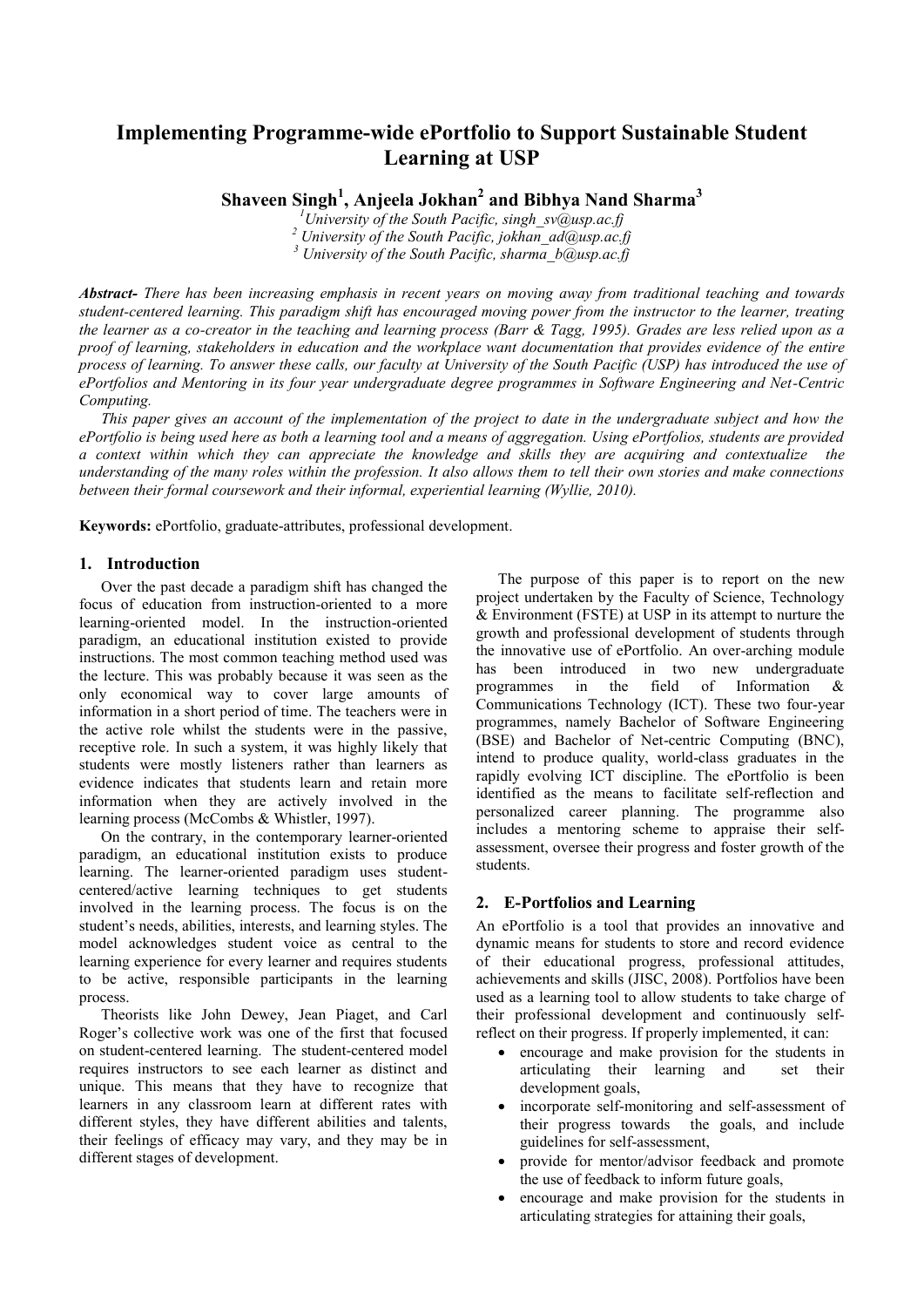- promote evaluation of, and linking feedback to selfassessment and attainment of goals,
- prompt students to assess and reflect upon their portfolio entries.
- Opportunity for students to share their achievements with fellow students.

The faculty therefore identified the ePortfolio as a tool that is could be essential for the personalized-professional development of the students. The literature is also generally positive about the benefits of ePortfolios for the intended context (see, for example, Cambridge, 2001; Teoh, 2011; JISC, 2008; and Hallam et al., 2008). Research has shown that ePortfolios can "enhance" learning outcomes for students and that ePortfolios are more likely to be successfully valued by students if used for assessment (Wyllie, 2010).Thus, globally the use of ePortfolios is becoming integrated into student-centered learning within undergraduate programs.

#### **3. Implementation**

The subject, *Foundations of Professional Practice*, was introduced in Semester 1, 2013, to prepare students for transition from university to professional practice in industry. Each student's portfolio is expected to be a unique expression of their academic, co-curricular, and any programme related work experience. It represents a new focus for the Faculty and its intentional nature is targeted towards the professions.



Figure 1: Using ePortfolio for holistic student development

The course has been constructed using ICT skills taxonomy; the Skills Framework for the Information Age (SFIA); an ePortfolio technology (Mahara); mentoring; and assessment (by mentors). SFIA framework provided a context within which students could self-assess their capability, appreciate the knowledge and skills they are acquiring in their university degree and plan a career or set further professional development goals.

In terms of specific graduate attributes, the subject is expected to satisfy the generic skills definitions in the Skills Framework for the Information Age (at Level of Responsibility 3), namely;

- Autonomy
- Influence
- Complexity
- Business Skills

## **4. Assessment Criteria**

To ensure that there is some consistency in the feedback given to the students, specific criteria have been written in order to provide both verbal and documented feedback to the students (and the faculty) on students' progression in terms of their abilities.

The assessments are broken down on a semester basis and are released incrementally with explicit focus on specific aspects of professional development at different levels within the programme. Over the three (3) year course, through this over-arching course, students will have the opportunity to use the ePortfolio to accumulate evidences and reflect on the following:

- What am I good at? What are my strengths?
- What professional capabilities do I need and what professional capabilities do I have?
- What is my plan for the future?

## **5. Student Workload**

With students already enrolled in normal courses each semester, this subject is streamlined to ensure that workload of students is not drastically increased. Thus, the module on a semesterly basis, requires students to attend a two hour workshop in week 3 followed by independent online tasks involving the creation of the ePortfolio. In week 12, the Mentors meet the students to perform summative assessments of the students' progress as per the key assessment criteria set for the semester. The mentoring session can either be face-to-face or online (via Skype) with an average session to last between 30 minutes to 45 minutes in Year 1 and up to 90 minutes for Year 3 students.

## **6. Role of Mentors**

Mentors or Industry supervisors are key to the success of the scheme as they support individuals to identify and address their learning and development needs. In the early years of the programme, mentors will encourage students to reflect on their (pre) professional situation (ie. selfassessment of their capabilities) and to consider in detail their career options. Mentors will, twice per semester (more frequently during the final project), assess student ePortfolio postings which, in essence, will be reflective self-assessments with supporting evidence (assignments, extra-curricular activities etc). The one-to-one mentoring approach is expected to encourage the growth of the students focusing on their individual strengths and limitations.

#### **7. Preliminary Feedback**

A survey was conducted for the first cohort of students using the programme-wide ePortfolio. The results showed that students have positively embraced ePortfolio as a tool for professional development and self-evaluation. More than 70% of the students generally seemed to be able to appreciate the importance of their specific courses and how it eventually fit in the programme. This understanding is fundamental for their self-reflection and career planning.